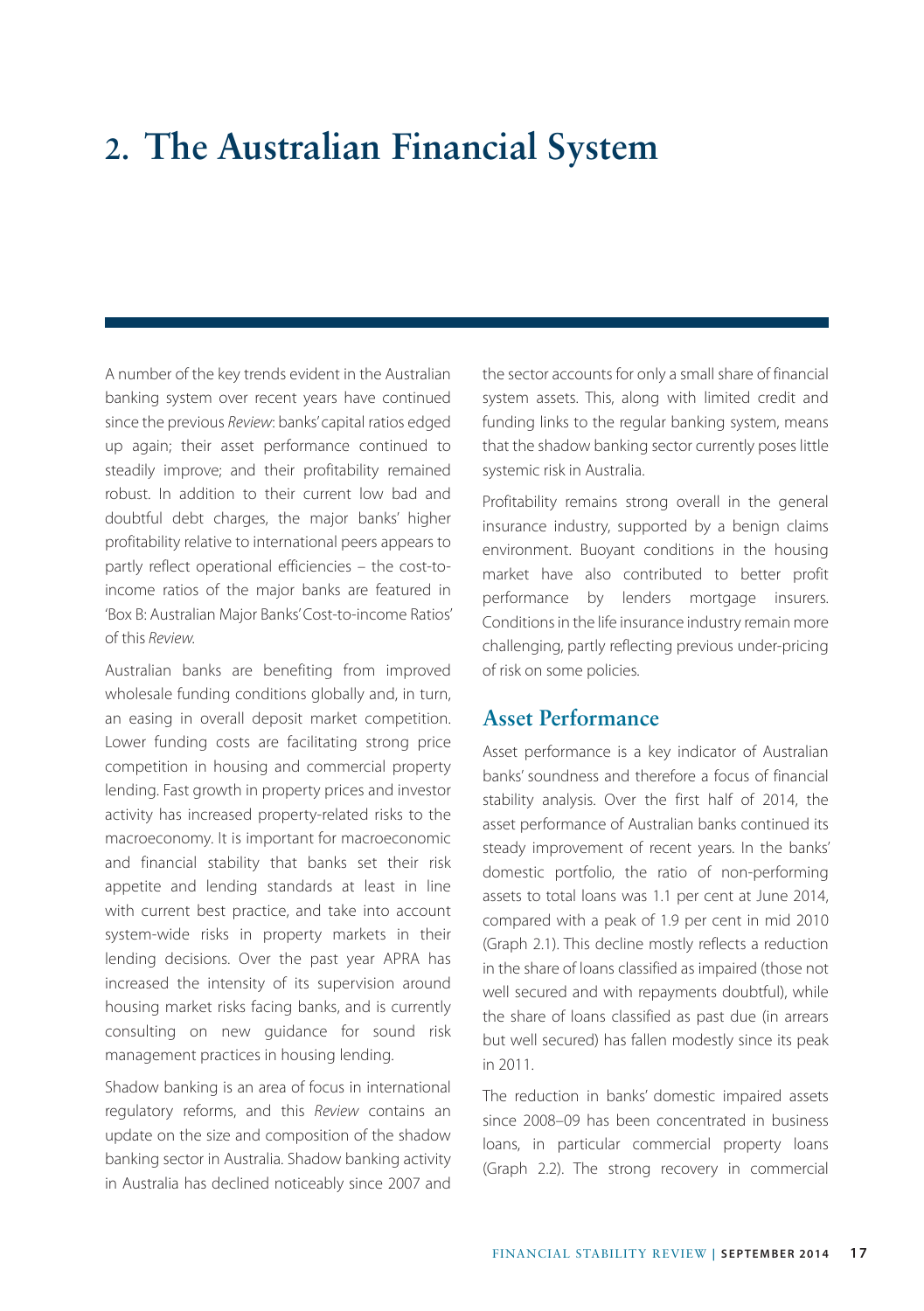



property prices induced another sharp fall in the level of impaired commercial property loans over the first half of 2014; the corresponding impairment ratio fell a little below that for other business exposures. Further improvement in business loan performance will likely depend more on how other industries perform; notably, the impairment ratio remains elevated in the agriculture, fishery, forestry & mining category, which accounts for 15 per cent of the major banks' business lending.

The decline in banks' impaired business assets over recent years suggests that the risk profile of their business loan portfolios has improved. One indicator of this is the share of corporate exposures that are assessed to have a relatively high probability of defaulting in the following year. (Probabilities of default (PDs) are derived from the internal credit risk models of those banks authorised by APRA to use these models to calculate their minimum regulatory capital requirement.) The share of the major banks' corporate exposures assigned a PD of 0.5 per cent or greater declined noticeably over the four years to June 2014 (Graph 2.3). Some of this decline would have resulted from better macroeconomic and property market conditions. The underlying quality of banks' business loan portfolios should also have strengthened given the tightening in business lending standards around 2008–09, thus increasing the resiliency of these portfolios to possible future adverse macroeconomic circumstances. However, as discussed below, it will be important for banks' future loan performance that these gains are not compromised by an imprudent loosening of business lending standards from their current configuration, especially given that the bulk of bank credit losses in Australia have historically occurred in business lending.



Source: APRA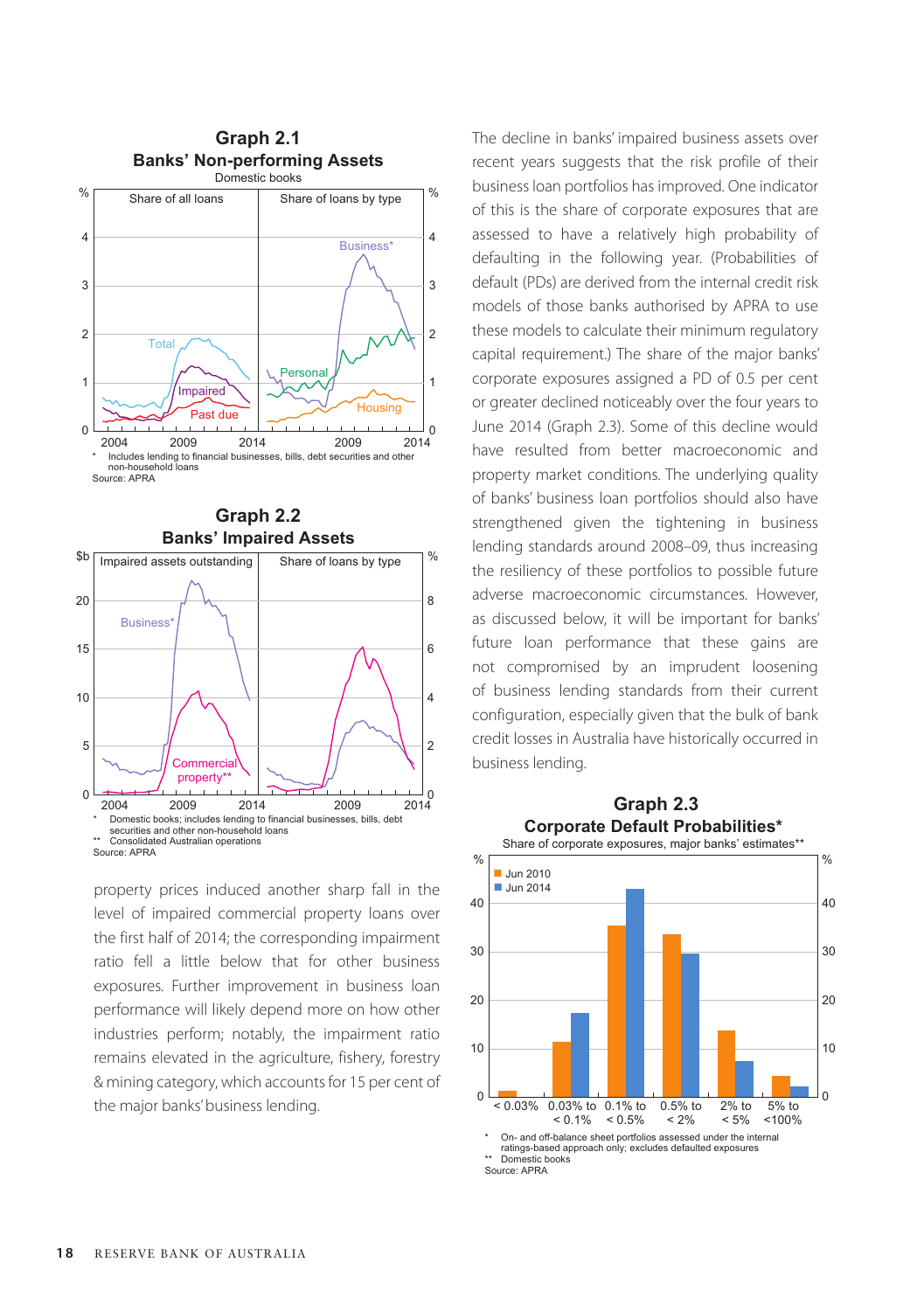In contrast to banks' business lending, the performance of banks' domestic household loan portfolios has been broadly steady over recent quarters. The non-performing share of banks' housing loans was unchanged over the six months to June 2014 (Graph 2.4). Recent housing price inflation appears to have reduced the likelihood that past due housing loans will become impaired; they are also helping banks to dispose of their existing stock of troubled housing assets, with a number of banks reporting reductions in mortgagees-inpossession. While the non-performing ratio for banks' personal loans is higher than banks' other loan portfolios, personal lending is typically riskier than other types of lending and it represents only a small share of banks' total domestic loans.



# **Credit Conditions and Lending Standards**

Growth in banks' domestic lending has lifted over the past six months, after a few years of modest growth (Graph 2.5). Housing credit expanded at an annualised rate of around 7 per cent over the six months to July 2014; growth in investor credit continued to strengthen and at nearly 10 per cent reached its fastest pace since 2007, well above the rate for owner-occupiers. Business credit growth also picked up, although it continues to be weighed upon by subdued non-mining business investment.



The pick-up in credit growth has been accompanied by stronger price competition in some loan markets. The ongoing improvement in bank funding conditions, including for smaller banks, has aided price competition. It will be important for banks' own risk management and, in turn, financial stability that they do not respond to revenue pressures by loosening lending standards, or making ill-considered moves into new markets or products. Banks need to ensure that loans originated in the current environment can still be serviced by borrowers in less favourable circumstances – for instance, at higher interest rates or during a period of weaker economic conditions. Furthermore, banks should be cautious in their property valuations, and conscious that extending loans at constant loan-tovaluation ratios (LVRs) can be riskier when property prices are rising strongly, as is currently the case in some commercial property and housing markets.

Lending conditions have eased in parts of the business loan market. According to industry liaison, strong competition among lenders has further narrowed margins on corporate loans, particularly in the 'wholesale' market (i.e. large value loans) and for commercial property. Nonetheless, while some borrowers continue to secure more favourable non-price loan terms, there does not appear to have been a widespread relaxation in corporate loan standards. Lending conditions appear little changed in the small business loan market.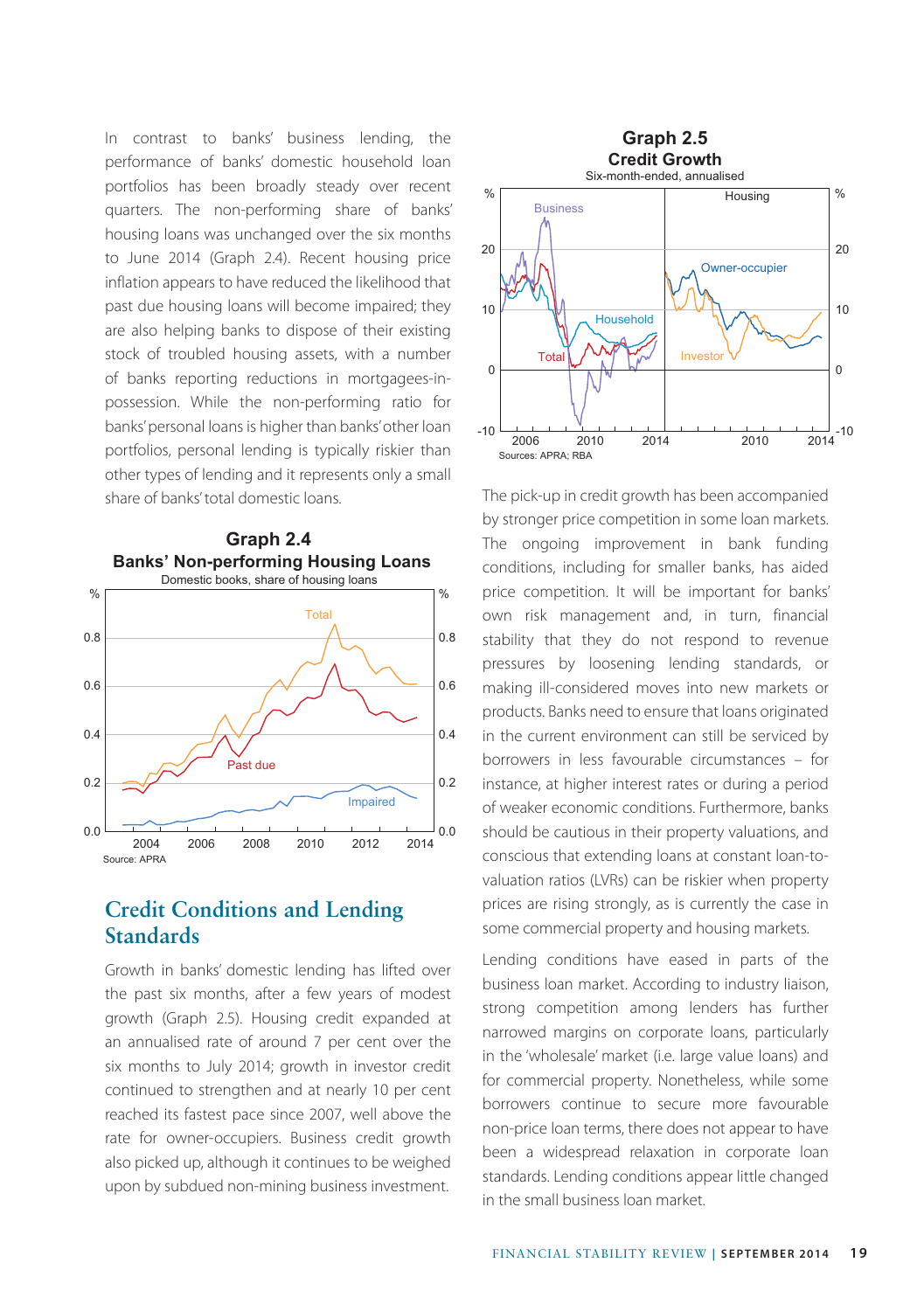Business lending by foreign-owned banks has increased at a relatively fast pace, driven by Asian-owned banks (Graph 2.6). APRA data and bank liaison suggest that some of these banks have been offering very competitive prices and terms in the syndicated loan market; they have also recently been active in commercial property lending. Foreign bank lending accounts for only 15 per cent of total business credit, but it can still contribute to overall systemic risk. Over the past decade foreign bank branches' lending in Australia has been quite procyclical and may have influenced some asset prices, including commercial property prices.



In the residential mortgage market, price competition for new borrowers has intensified. Fixed rates have been lowered in recent months. According to industry liaison, a number of lenders have also extended larger discounts on their advertised variable rates and broadened the range of borrowers that receive these discounts. Banks are offering other incentives to attract new borrowers, including fee waivers, upfront cash bonuses or vouchers. In addition, some banks recently raised their commission rates paid to mortgage brokers. However, reports from banks and other mortgage market participants suggest that, in aggregate, banks' non-price lending standards, such as loan serviceability and deposit criteria, have remained broadly steady over recent quarters. This seems to be supported by APRA data on the composition of banks' housing loan approvals, which suggest that the overall risk profile of new housing lending has not increased. It is noteworthy that the industry-wide share of 'low-doc' lending continues to represent less than 1 per cent of loan approvals, while the share of loans approved with an LVR greater than 90 per cent has fallen over the past year (see 'Household and Business Finances' chapter). That said, strong investor activity in the housing market has meant that the share of investor loans approved with LVRs between 80 per cent and 90 per cent has risen. The shares of interest-only loans for both investors and owner-occupiers have also drifted higher, and average loan sizes (relative to average income) have increased.

Although, in aggregate, bank housing lending standards do not appear to have eased lately, a crucial question for both macroeconomic and financial stability is whether lending practices across the banking industry are conservative enough for the current combination of low interest rates, strong housing price growth and higher household indebtedness than in past decades. Moreover, lending to investors is expanding at a fast pace, which could be funding additional speculative activity in the housing market and encourage other (more marginal) borrowers to increase debt. Lending growth is varied across geographical markets and individual lenders, which may suggest a build-up in loan concentrations and therefore correlated risks within the banking industry. The Reserve Bank's assessment is that the risk from the current strength in housing markets is more likely to be to future household spending than to lenders' balance sheets. However, the direct risks to banks will rise if current rates of growth in investor lending and housing prices persist, or increase further.

In light of the current risks, APRA has increased the focus of its supervision on banks' housing lending. Specifically, it has: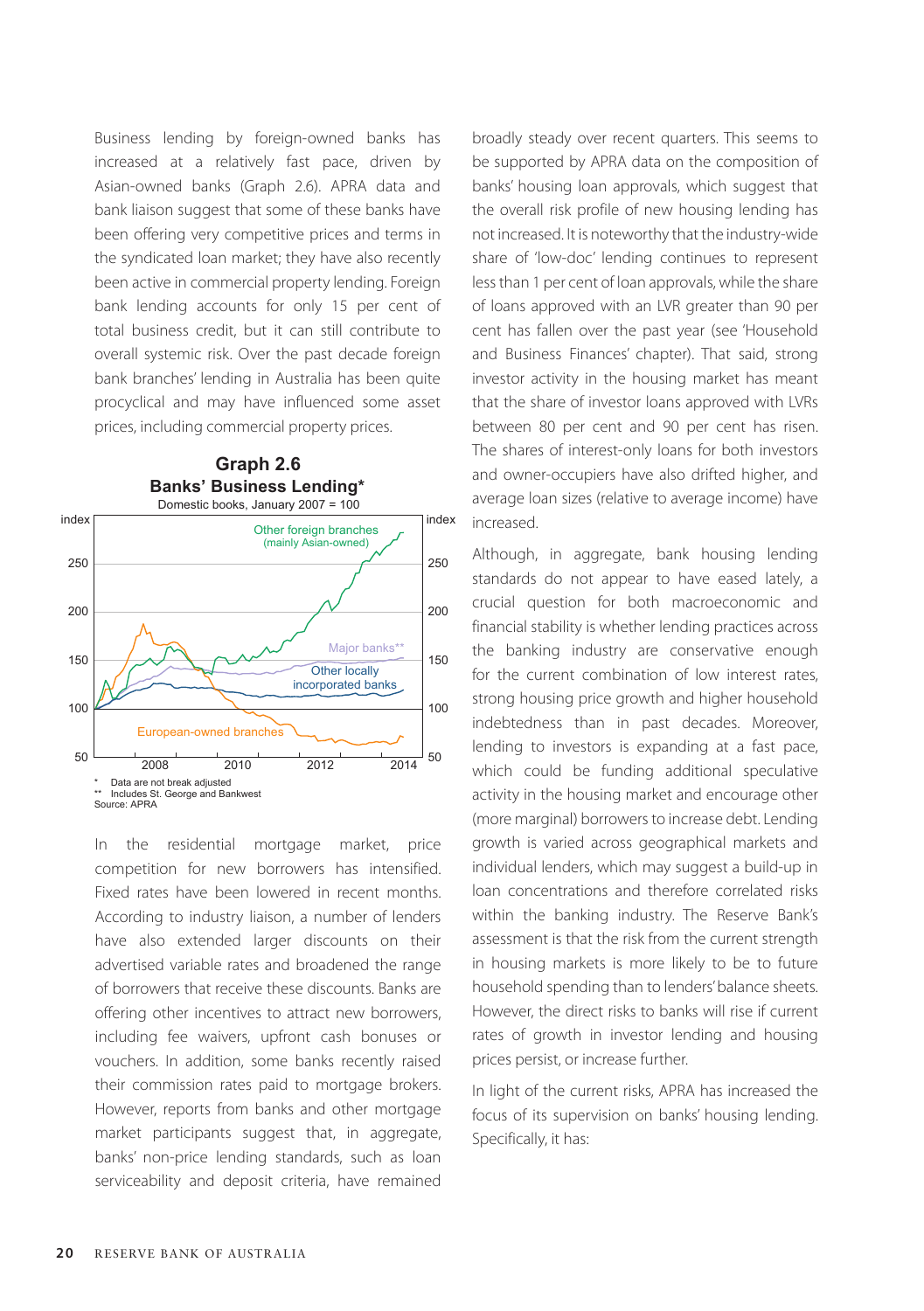- **•** begun a regular supervisory survey of a broader range of risk indicators for banks with material housing lending
- **•** released a draft Prudential Practice Guide (PPG) for housing lending that outlined expectations for banks' risk management frameworks, serviceability assessments, deposit criteria and residential property valuations.<sup>1</sup> By way of example, prudent serviceability assessments are seen to involve: an interest rate add-on to the mortgage rate, in conjunction with an interest rate 'floor', to ensure the borrower can continue to service the loan if interest rates increase; a buffer above standard measures of household living expenses; and the exclusion, or reduction in value, of uncertain income streams. While much of the guidance in the PPG is already common practice within the industry, it is nonetheless important that practices are not deficient at even a minority of lenders
- **•** written to individual bank boards and chief risk officers asking them to specify how they are monitoring housing loan standards and ensuing risks to the economy

**•** assessed the resilience of banks' housing loan (and other) portfolios to large negative macroeconomic shocks, including a severe downturn in the housing market, as part of its regular stress testing of banks' balance sheets.

In addition, the Reserve Bank is discussing with APRA, and other members of the Council of Financial Regulators (CFR), further steps that might be taken to reinforce sound lending practices, particularly for lending to investors.

## **International Exposures**

Australian-owned banks' international exposures arise from the activities of their overseas branches or subsidiaries, as well as the direct cross-border activities of their Australian-based operations. International exposures were just under one-quarter of Australian-owned banks' global consolidated assets at March 2014 (Table 2.1).

The largest international exposure of the Australian-owned banks continues to be New Zealand, since each of the Australian major banks have a significant presence there. The major

|                      | Level      | Share of<br>international<br>exposures | Share of global<br>consolidated assets |          |
|----------------------|------------|----------------------------------------|----------------------------------------|----------|
|                      | 2014       | 2014                                   | 2014                                   | 2009     |
|                      | \$ billion | Per cent                               | Per cent                               | Per cent |
| New Zealand          | 323        | 40.1                                   | 9.4                                    | 9.6      |
| United Kingdom       | 135        | 16.8                                   | 3.9                                    | 5.2      |
| <b>United States</b> | 101        | 12.6                                   | 2.9                                    | 2.0      |
| Asia <sup>(a)</sup>  | 147        | 18.2                                   | 4.3                                    | 1.2      |
| $-China$             | 39         | 4.9                                    | 1.1                                    | 0.1      |
| Europe               | 54         | 6.6                                    | 1.6                                    | 2.6      |
| Other                | 46         | 5.7                                    | 1.3                                    | 1.1      |
| <b>Total</b>         | 807        | 100.0                                  | 23.4                                   | 21.8     |

**Table 2.1: Australian-owned Banks' International Exposures** Ultimate risk basis, as at March

(a) Includes offshore centres Hong Kong and Singapore Sources: APRA; RBA

1 For further details, see APRA (2014), 'Draft Prudential Practice Guide: APG 223 – Residential Mortgage Lending', May.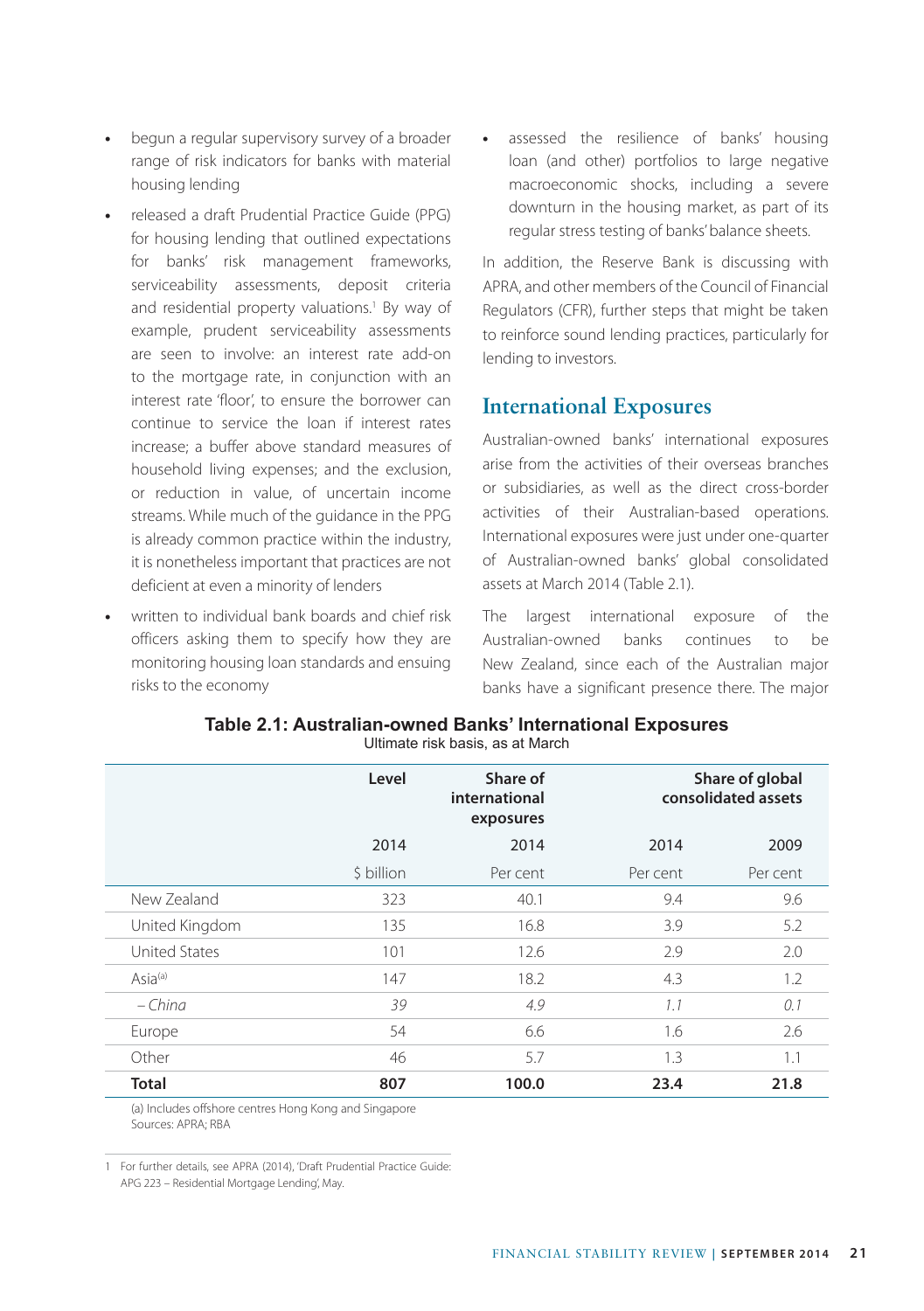banks' operations in New Zealand are similar to their Australian operations: they focus largely on lending to households and businesses, although within this, lending to agriculture is a higher share because of the importance of the dairy industry in New Zealand. Loan performance at the New Zealand subsidiaries has continued to improve following the peak in their non-performing asset ratio of over 2 per cent in early 2011. Despite this improvement, there are some risks in the New Zealand financial system that could adversely affect future loan performance. Banks' housing market exposures have garnered particular attention recently given strong growth in housing prices and the high level of household debt in the context of the economic volatility that New Zealand has historically experienced. Housing price growth remains strong in some major cities despite rising interest rates and recent policy measures restricting high-LVR lending. The Reserve Bank of New Zealand has also expressed concern about high debt burdens for some agricultural producers, which increases their susceptibility to an adverse shock, such as a decline in agricultural prices.

Australian-owned banks' aggregate exposures to the United Kingdom are substantial, even though they have fallen relative to total international exposures over recent years. In the United Kingdom, the non-performing asset ratio has been quite high for some time because of ongoing difficult economic and property market conditions (Graph 2.7). NAB, which has a large UK operation, has reported publicly that it sold a sizeable portfolio of UK impaired commercial property loans in July, but at a little above its book value, consistent with some improvement in UK commercial property markets. NAB's UK operations have also suffered sizeable losses and uncertainty because of some conduct issues that have been experienced more generally across the UK financial sector, specifically around payment protection insurance and interest-rate hedging products.

Exposures to Asia represent almost one-fifth of Australian-owned banks' total international exposures. These exposures have grown substantially

#### **Non-performing Assets of Australian-owned Banks' Overseas Operations Graph 2.7**



over the past five years, particularly those to China. A key motivation for the Australian major banks' expansion into Asia has been to facilitate the large and growing trade and investment flows between Australia and Asia (indeed, this trend is also mirrored in the Asian banks' expansions in Australia noted above). Related to this, the majority of their exposures to Asia are shorter term and trade-related, which typically have lower funding and credit risks than long-term lending (Graph 2.8). Even so, expansion

#### **Australian-owned Banks' Exposures to Asia\* Graph 2.8**



maturity are available for cross-border exposures and local exposures in foreign currency, they are not available for local exposures in local currency; Asia includes offshore centres Hong Kong and Singapore Sources: APRA; RBA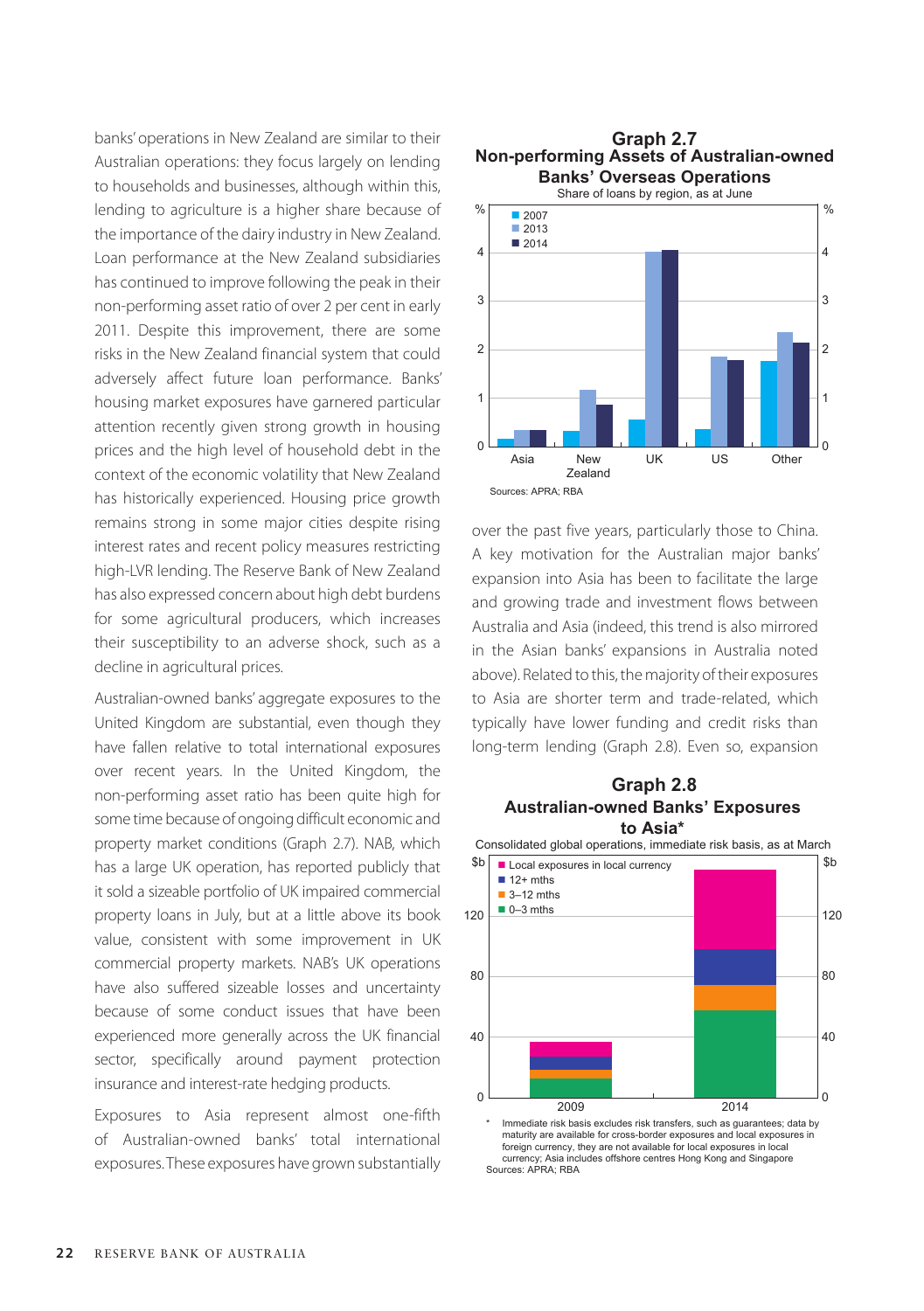into Asian markets still poses a range of risks that **Graph 2.9** banks need to manage carefully. This includes operational risks, given that conducting business in different jurisdictions adds to the complexity of a bank's operations. Further growth in exposures also increases the chance that direct financial linkages will be a channel by which any disruptions in Asia are transmitted to the Australian banking system (in addition to macroeconomic and global wholesale funding market channels).

# **Funding and Liquidity**

The liability side of Australian banks' balance sheets is also affected by international financial and economic developments. Turbulent conditions in global capital markets created wholesale funding pressures for Australian banks after the onset of the financial crisis, but market conditions have been gradually improving since around the middle of 2012 as investor risk appetite and search for yield behaviour has strengthened (see 'The Global Financial Environment' chapter). Reflecting this, secondary market spreads on the major banks' 3–5 year senior unsecured bonds are currently at their lowest levels since 2007 (Graph 2.9). In addition, bonds issued at longer maturities or by lower rated banks are being more readily absorbed by markets than previously.

Australian banks have increased their net bond issuance as conditions in wholesale funding markets have become more favourable. Australian banks issued just under \$69 billion in bonds in the first half of 2014, around \$14 billion more than the previous six months and \$10 billion more than their bond maturities in this period (Graph 2.10). Covered bonds remained a small share of total bond issuance despite relatively favourable pricing on these instruments. Banks have currently issued about 40 per cent of their regulatory limit for covered bonds, leaving ample scope to increase issuance if unsecured bond market conditions deteriorate.

Conditions in the residential mortgage-backed securities (RMBS) market have also strengthened.





Primary market issuance spreads on senior RMBS tranches have tightened further this year for both bank and non-bank issuers, and issuance volumes have increased (Graph 2.11). Recent momentum in securitisation markets has been relatively beneficial for smaller institutions' funding, given they have more limited access to bond markets than the major banks.

Improved wholesale funding market conditions have also enabled some easing in deposit market competition, and over recent quarters banks' share of deposit funding has stopped rising. Banks report declines specifically in spreads on short-term deposits from financial institutions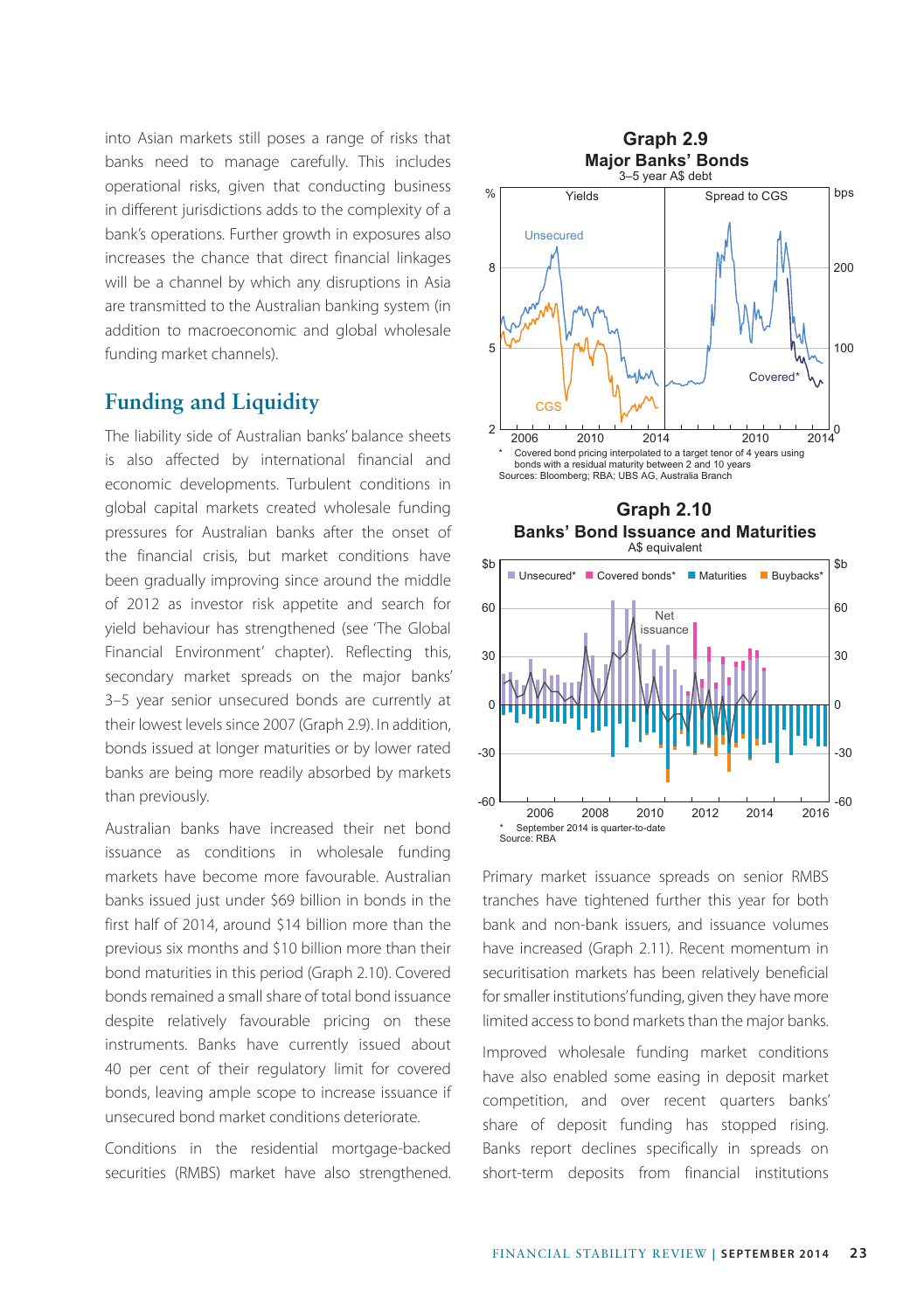

and large corporations, consistent with these being treated less favourably under the upcoming Liquidity Coverage Ratio (LCR) requirement. While competition for retail deposits remains relatively strong overall, retail deposit rates have generally fallen relative to wholesale market rates over recent quarters. Banks are likely to further adjust the pricing and terms of their deposit products in the lead-up to the commencement of the LCR on 1 January 2015. The recent pick-up in credit growth has meant that the major banks' net deposit flows are no longer exceeding their net credit flows, as was the case in previous years (Graph 2.12).



# **Profitability**

The improvement in banks' overall asset performance has been an important contributor to their profit growth over recent years, and this trend continued in the most recent period. The major banks' aggregate charge for bad and doubtful debts fell by 17 per cent in their latest half-yearly results and, for the 2014 financial year as a whole, it is expected to decline to a historically low level as a share of assets (Graph 2.13). Aggregate profit of the major banks was a little over \$14 billion in their latest half-yearly results, an increase of around 13 per cent on the corresponding period a year earlier (Graph 2.14). In addition to lower bad and doubtful debt charges, profit growth was supported by higher net interest income: stronger growth in interest-earning assets more than offset a small decline in the aggregate net interest margin arising from strong competition in lending markets. After declining in 2013, operating expenses increased over the year to the latest half, reflecting higher staff and investment-related costs. The major banks' annual return on equity is expected to be 15 per cent in their 2014 financial year, similar to the average return they recorded over the 2010–13 period.

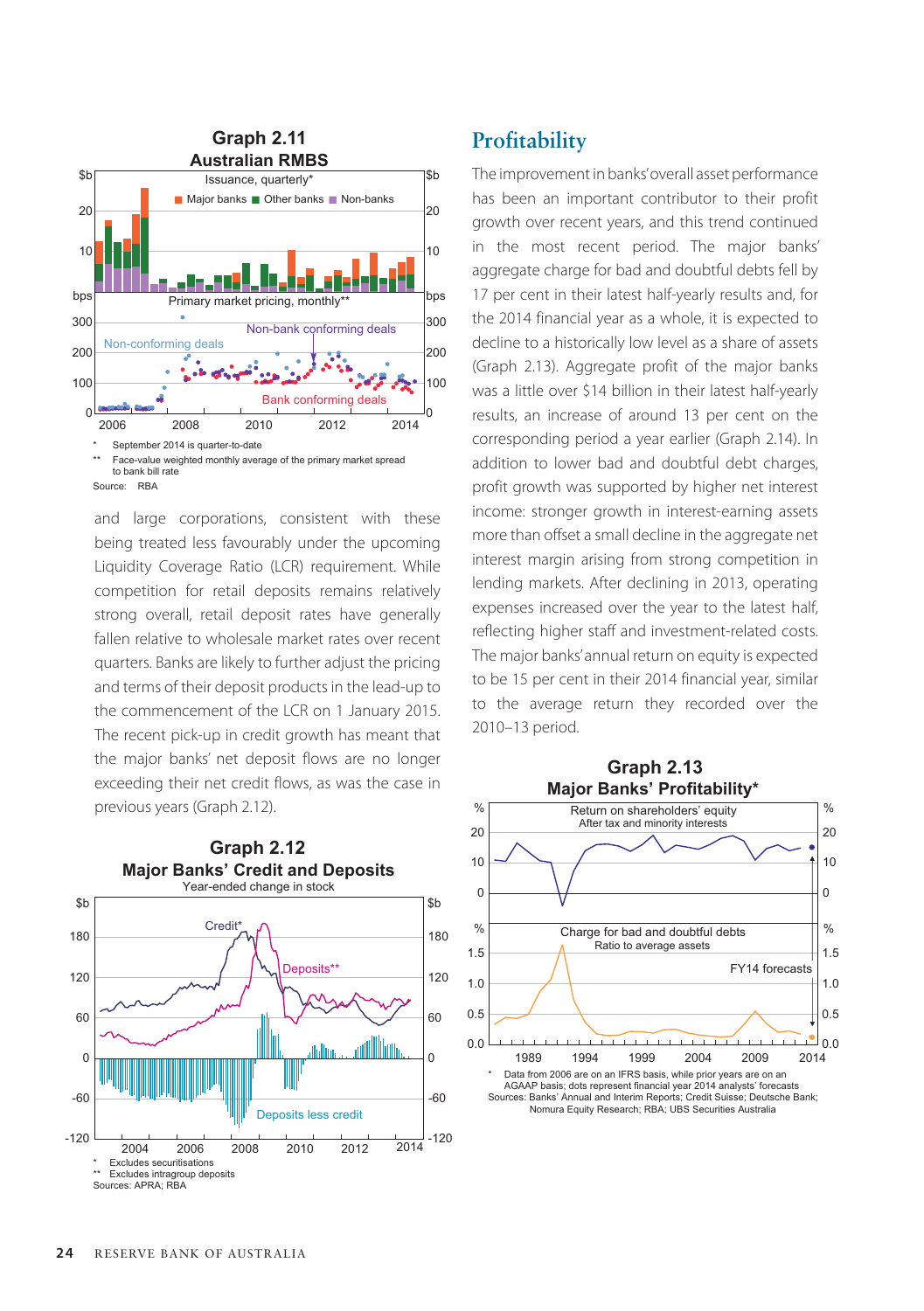

and December, while Bank of Queensland reports to February and August \*\*\* All results are half year to March and September Sources: APRA; Banks' Annual and Interim Reports; Credit Suisse; Deutsche Bank; Nomura Equity Research; RBA; UBS Securities Australia

Over recent years, the Australian major banks' returns on equity have been well above those recorded by large banks in many other advanced economy banking systems (see 'The Global Financial Environment' chapter). This partly reflects the relatively stronger asset performance of the Australian major banks. Another factor is their lower cost-to-income ratios than large banks in Europe and the United States, with the disparity having increased since the onset of the financial crisis (see 'Box B: Australian Major Banks' Cost-to-income Ratios'). The reduction in the major banks' aggregate cost-toincome ratio has been an offset to the decline in their net interest margin over the past couple of decades. However, given the relatively low level of this measure of operational efficiency, there is a question as to how much the major banks' costs can be further contained in future without their risk management capabilities or controls being affected.

**Graph 2.14** Looking ahead, equity analysts are forecasting the major banks' profit growth to moderate, to 9 per cent in 2015 and 5 per cent in 2016. This is partly because bad and doubtful debt charges are now at low levels and will no longer provide the impetus to profit growth that they have in recent years. In addition, analysts expect the major banks' net interest margins to compress further, mainly due to competition in lending markets.

> Aggregate profit for the three regional banks (Suncorp, Bank of Queensland, and Bendigo and Adelaide Bank) was \$449 million in their latest half-yearly results. This follows a small aggregate loss in the corresponding period a year earlier, which mainly resulted from losses on Suncorp's sale of a portfolio of non-performing commercial property and corporate loans that had been in run-off. In contrast to the major banks, regional banks' profit was supported by a small rise in their net interest margin (Graph 2.15). Foreign-owned banks' profit in the six months to March 2014 was 20 per cent higher than the same period a year earlier. This increase was largely due to a significant fall in bad and doubtful debts at foreign branches, and a moderate rise in aggregate non-interest income.

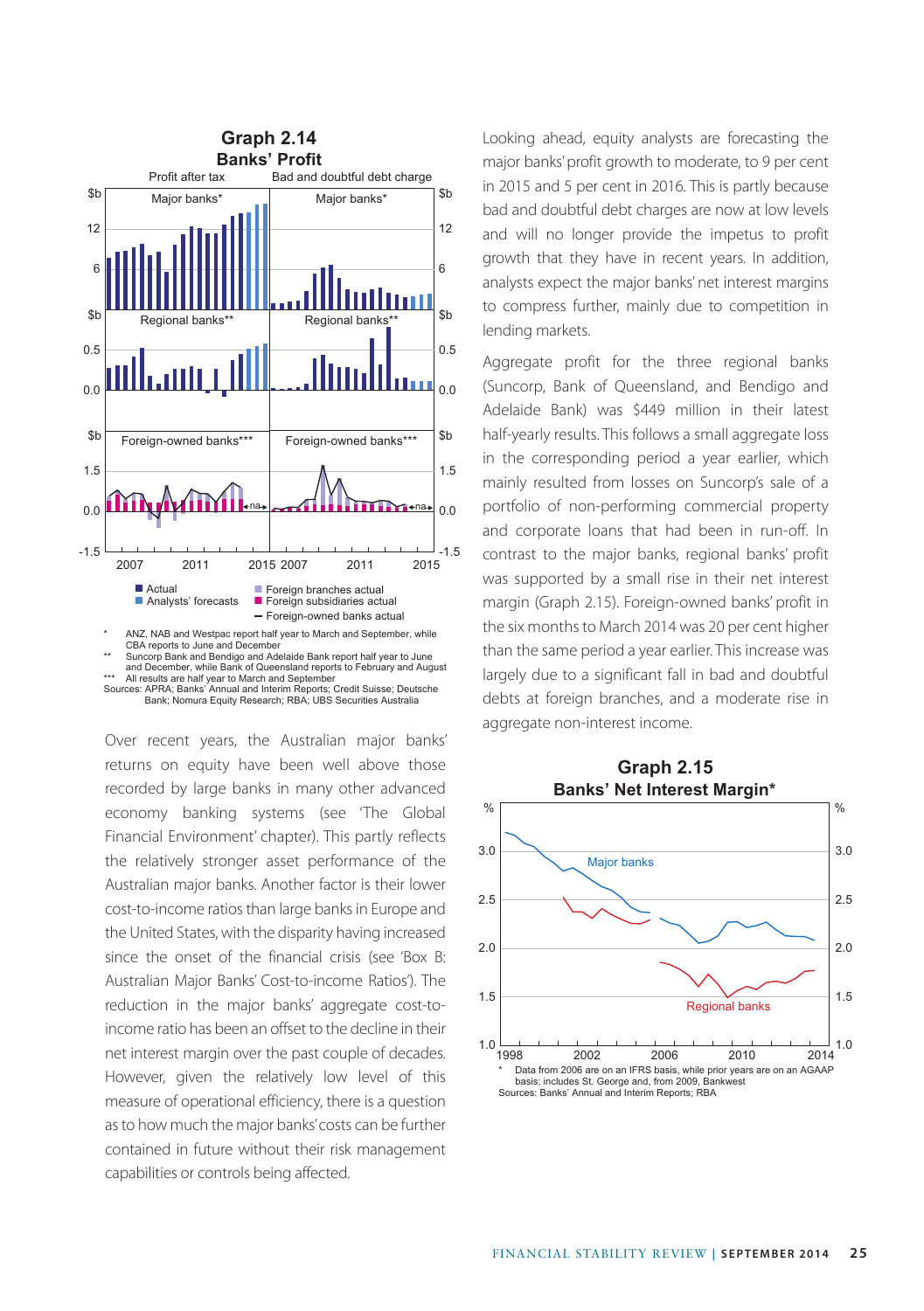# **Capital**

Robust bank profitability has underpinned a further strengthening in the Australian banking system's capital position. Banks' aggregate Common Equity Tier 1 (CET1) capital ratio rose by 0.4 percentage points over the six months to June 2014, to 9 per cent of risk-weighted assets (RWAs), largely reflecting the accumulation of retained earnings. Banks' total regulatory capital ratio rose in line with this, to stand at 12.3 per cent at June 2014.

Banks' issuance of non-common-equity capital instruments (Additional Tier 1 and Tier 2 instruments, that are sometimes referred to as 'hybrids') has been sizeable so far this year, consistent with the trend in a number of large banking systems internationally (see 'Box A: Recent Trends in the Issuance of Basel III Compliant Contingent Capital Instruments') (Graph 2.16). Investor take-up of these capital instruments continues to be supported by their high yields relative to some less risky financial products given the low interest rate environment, although recent strong demand has pushed down yields (relative to benchmark interest rates). Retail investors, particularly self-managed superannuation funds, have been the predominant buyers of these instruments. However, banks report that institutional investors (including foreign investors) have been significant purchasers of Tier 2 instruments this year, having become more comfortable with pricing the risk that a 'non-viability' trigger event will occur, which would result in the instrument being written down or converted to common equity.



In addition to the increase in banks' common equity and non-common-equity capital, banks' capital ratios also benefited from slow growth in aggregate RWAs – that is, the denominator of the ratio – over the first half (Table 2.2). The credit risk component, which accounts for the bulk of total RWAs, grew at a slower pace than banks' on-balance sheet lending over this period. In addition, the market risk

| Table 2.2: Australian Banks' Risk-weighted Assets |                                                                                                                                                                                                                                                                                                                                                                                                     |  |  |
|---------------------------------------------------|-----------------------------------------------------------------------------------------------------------------------------------------------------------------------------------------------------------------------------------------------------------------------------------------------------------------------------------------------------------------------------------------------------|--|--|
|                                                   | $\ddot{\phantom{a}}$ $\ddot{\phantom{a}}$ $\ddot{\phantom{a}}$ $\ddot{\phantom{a}}$ $\ddot{\phantom{a}}$ $\ddot{\phantom{a}}$ $\ddot{\phantom{a}}$ $\ddot{\phantom{a}}$ $\ddot{\phantom{a}}$ $\ddot{\phantom{a}}$ $\ddot{\phantom{a}}$ $\ddot{\phantom{a}}$ $\ddot{\phantom{a}}$ $\ddot{\phantom{a}}$ $\ddot{\phantom{a}}$ $\ddot{\phantom{a}}$ $\ddot{\phantom{a}}$ $\ddot{\phantom{a}}$ $\ddot{\$ |  |  |

|  | As at June 2014 |  |
|--|-----------------|--|
|--|-----------------|--|

|                            | Level      | Share of total | Six-month-ended<br>annualised change |
|----------------------------|------------|----------------|--------------------------------------|
|                            | \$ billion | Per cent       | Per cent                             |
| Credit risk                | 1416       | 86             | 2.8                                  |
| Operational risk           | 152        | 9              | 1.9                                  |
| Market risk                | 76         | ↖              | $-15.7$                              |
| Total risk-weighted assets | 1644       | 100            | 1.7                                  |

Source: APRA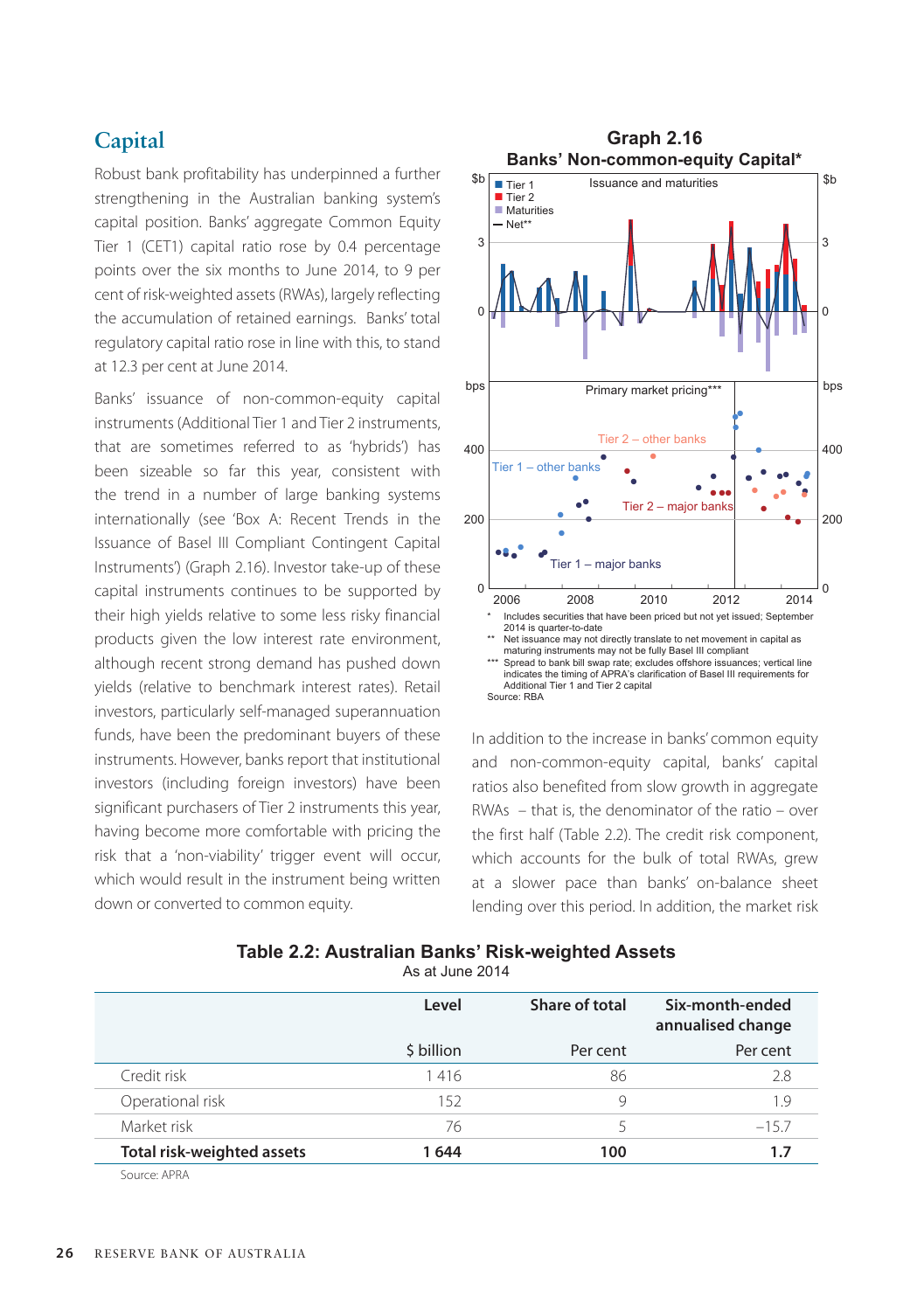component of RWAs fell, partly due to a decline in long-term interest rates. While this component is relatively volatile, it represents only 5 per cent of the total given the large Australian banks' businesses are mainly focused on commercial banking rather than trading activities.

The other component of banks' RWAs, operational risk, has increased as a share of the total over the past couple of years. It has recently received greater attention among market commentators and the global regulatory community following a number of conduct-related issues that have resulted in significant legal expenses for certain global banks. Australian banks have generally been less affected by these issues than some banks in other countries, but there have still been some operational losses. The recent incidents globally highlight the importance of a sound operational risk framework that ensures the proper functioning and behaviour of systems, processes and people.

In addition to risk-based regulatory capital ratios, under APRA's implementation of the Basel III international capital framework Australian banks will be required to meet non-risk-weighted capital ratios, or 'leverage ratios', by 2018. The Basel III leverage ratio measures the size of banks' Tier 1 capital base relative to their total on- and off-balance-sheet exposures, with a low ratio indicating a greater reliance on non-equity funding. Banks globally, including the large Australian banks, will be required to begin publicly reporting their Basel III leverage ratios from 1 January 2015 (see 'Developments in the Financial System Architecture' chapter). The specification of the minimum ratio calculation is still to be finalised, although based on data provided to APRA, the large Australian banks currently meet the draft minimum leverage ratio requirement of 3 per cent.

As discussed in the previous *Review*, APRA designated the four major banks as domestic systemically important banks (D-SIBs) and they will be required to meet an additional CET1 capital requirement equivalent to 1 per cent of their RWAs from 1 January 2016. This will increase their minimum regulatory CET1 capital ratio to 8 per cent from 2016 (compared with 7 per cent for smaller banks). The major banks' capital targets will need to be somewhat higher than this to meet any capital add-ons that APRA imposes because of their risk profile, and to provide a buffer above their minimum requirements in case of a temporary negative shock to capital. APRA's recent clarification that wealth management non-operating holding companies (NOHCs) are to be included in banking groups for capital purposes will also add to the major banks' future capital needs; most of the major banks have had capital benefits by treating NOHCs as 'non-consolidated' subsidiaries.2 APRA will phase out this treatment by 2018.

The major banks are well placed to adjust to these higher requirements through earnings retention if current profitability persists. However, given their overall task and the potential for market scrutiny of their progress, the major banks may want to build up common equity at a faster pace. Most major banks have done so during recent months by issuing a modest amount of equity through dividend reinvestment plans. Over the past couple of years the major banks have generally offset the boost to common equity arising from their dividend reinvestment plans by purchasing their shares on the market.

### **Shadow Banking**

As reported in previous *Reviews*, one of the four main international regulatory reform areas since the crisis has been to respond to risks from shadow banking, broadly defined as credit intermediation involving entities and activities outside the prudentially regulated banking system. The shadow banking sector in Australia is estimated at around 5 per cent of financial system assets, with this share declining noticeably since the onset of the financial crisis (Table 2.3). Given its small size, and limited credit

<sup>2</sup> For further details, see APRA (2014), 'Composition of a Level 2 Authorised Deposit-Taking Institution Group', Letter to Authorised Deposit-taking Institutions', 14 May.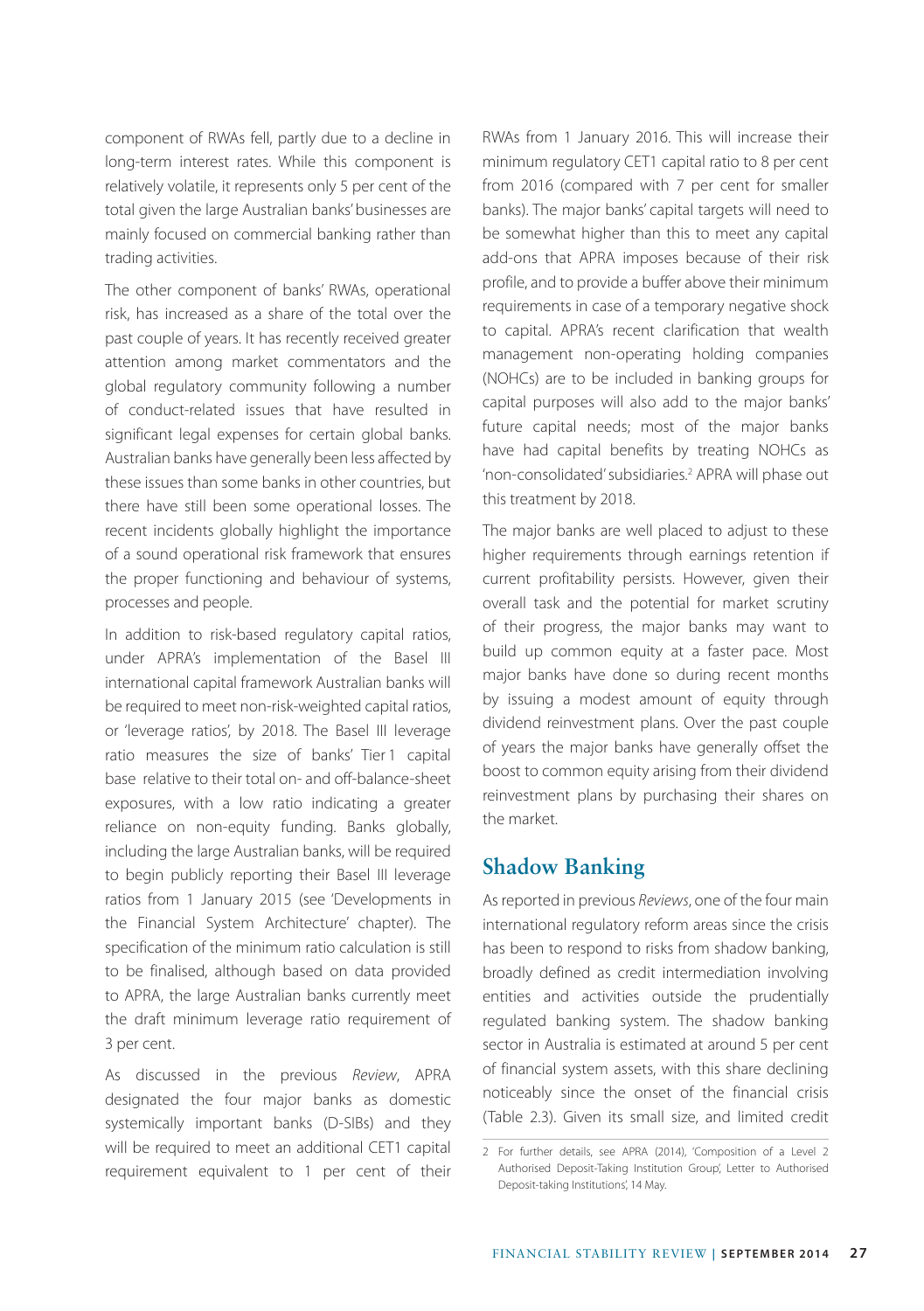# **2007 2013** Per cent Per cent Banks, credit unions and building societies 52 55 Superannuation funds(b) 24 27 Insurers 3 3 **Total prudentially regulated 79 85** Structured finance vehicles 6 6 Other investment funds and state of the state of the state of the state of the state of the state of the state of the state of the state of the state of the state of the state of the state of the state of the state of the Finance companies and the set of the set of the set of the set of the set of the set of the set of the set of the set of the set of the set of the set of the set of the set of the set of the set of the set of the set of th Money market corporations and the state of the state of the state of the state of the state of the state of the state of the state of the state of the state of the state of the state of the state of the state of the state Cash management trusts and the control of the control of the control of the control of the control of the control of the control of the control of the control of the control of the control of the control of the control of **Total non-prudentially regulated 21 15** *Less:* – Self-securitisation 0 4 – Real estate investment funds 4 3 – Equity funds 4 2 – Prudentially consolidated assets(c) 3 1 *Shadow banking sector estimate 10 5*

### **Table 2.3: Financial Sector Composition by Entity Type(a)**

Share of financial system assets, as at December

(a) Excludes central bank

(b) Includes self-managed superannuation funds which are regulated by the Australian Taxation Office

(c) Assets that are consolidated as part of the prudentially consolidated banking group

Sources: ABS; APRA; RBA

and funding links to the regulated banking system, the shadow banking sector continues to pose little systemic risk in Australia. This is in contrast to the case in some other countries. Nonetheless, the Reserve Bank continues to monitor these trends given the potential for bank-like activities to migrate to the shadow banking sector, particularly as full implementation of the tighter post-crisis prudential framework for banks progresses. As part of its monitoring efforts, the Reserve Bank provides annual updates to the CFR and participates in the annual assessment of global developments that is conducted by the Financial Stability Board (FSB).3

One area of shadow banking activity in Australia that warrants particular attention is non-bank securitisation activity, given strengthening investor risk appetite as well as the connections between this activity, the housing market and the banking system (through the various support facilities provided by banks). As discussed, RMBS issuance has picked up since 2013 and spreads have narrowed, including for non-bank issuers (i.e. mortgage originators). Mortgage originators tend to have riskier loan pools than banks; this is partly because they are the only suppliers of non-conforming residential mortgages, which are typically made to borrowers who do not meet the standard underwriting criteria of banks. These originators currently account for about 2 per cent of the Australian mortgage market (not all of which is non-conforming), and so have limited influence on competition in the mortgage market and the housing price cycle. Even so, it is useful to monitor any signs of greater non-bank activity, as this could signal a broader pick-up in risk appetite for housing.

<sup>3</sup> See Financial Stability Board (2013), 'Global Shadow Banking Monitoring Report 2013', 14 November.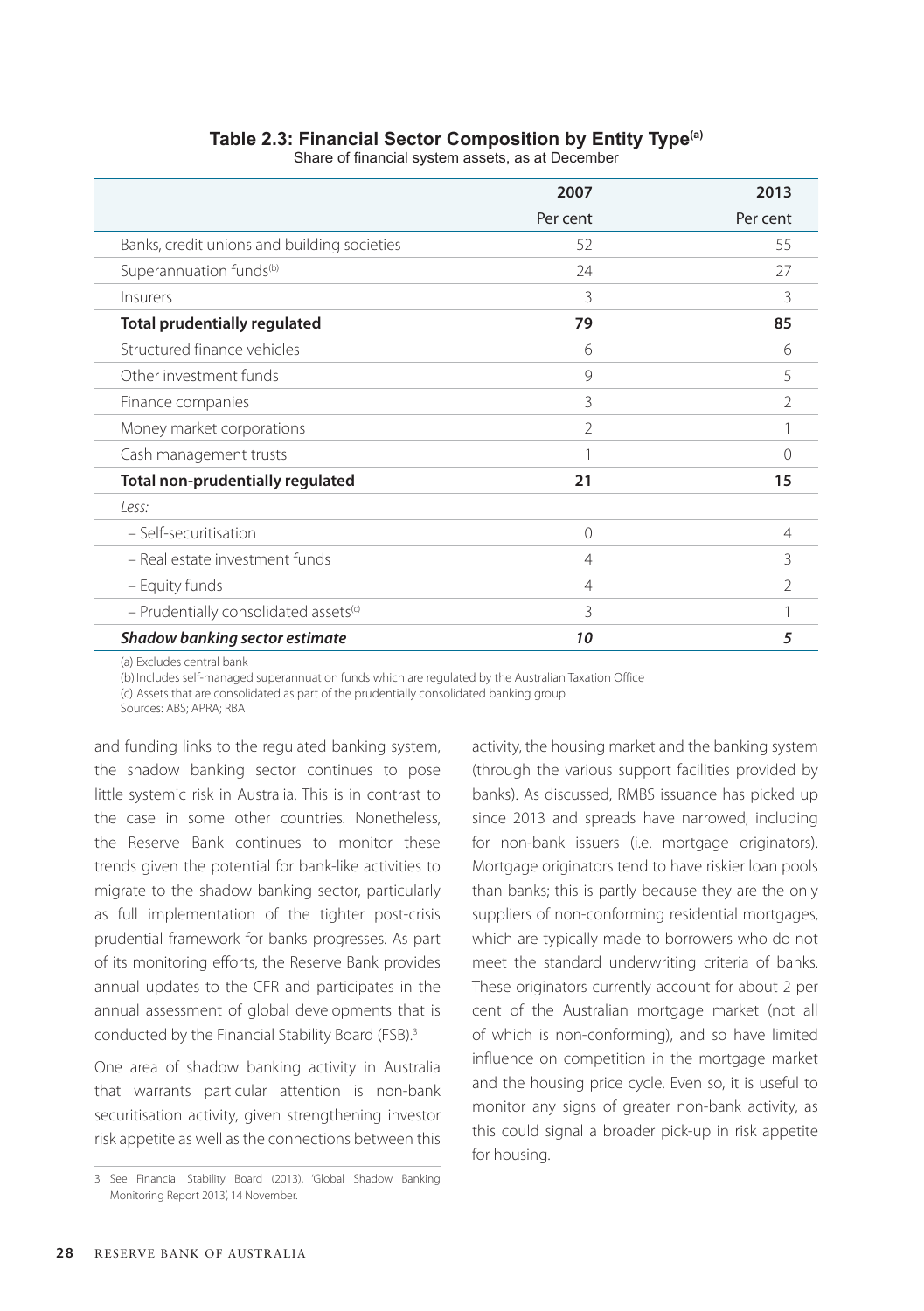# **Managed Funds**

Consolidated assets held by domestic funds management institutions continued to grow at a strong, albeit slower, pace over the six months to June 2014 (Table 2.4). Growth in superannuation funds' assets, which make up around three-quarters of total managed funds' assets, was somewhat slower than in 2013. Superannuation funds' net investment income was softer, largely attributable to broadly flat domestic equity market prices and valuation effects on overseas assets from the appreciation of the Australian dollar during the period.

As part of the Government's superannuation safety reforms, APRA released a suite of prudential and reporting standards for the superannuation industry over 2012 and 2013 relating to, among other things, risk management and governance. From the beginning of 2014, all default superannuation contributions were required to be paid into MySuper products, which are offered by APRA-authorised providers that satisfy certain requirements regarding investment strategy, fees, and governance.<sup>4</sup> In light of these reforms, APRA will be closely monitoring compliance with MySuper requirements, including operational risk requirements. Over the medium term, the availability of a low-cost default option may have implications for the asset allocation of the superannuation industry and linkages with the banking sector more broadly, although the precise shape of such changes is difficult to predict. Any changes would be in addition to the structural changes already occurring as a result of the rise in self-managed superannuation funds.

### **Insurance**

The general insurance industry is well capitalised, with its capital equivalent to 1.9 times APRA's prescribed amount. General insurers' profitability is also strong – the industry recorded an annualised return on equity of 17 per cent in the first half of 2014 (Graph 2.17). The aggregate underwriting result remained robust, mainly reflecting a favourable outcome for claims expenses. Natural catastrophe claims in 2014 to date are at their lowest levels in a couple of decades, with no substantial claims events recorded as yet (Graph 2.18). Insurers' investment

| Table 2.4: Assets of Domestic Funds Management Institutions |  |
|-------------------------------------------------------------|--|
| As at June 2014                                             |  |

|                                    | Level      | Share of total           | Six-month-ended annualised<br>change |          |
|------------------------------------|------------|--------------------------|--------------------------------------|----------|
|                                    |            |                          | Dec 2013                             | Jun 2014 |
|                                    | \$ billion | Per cent                 | Per cent                             | Per cent |
| Superannuation funds               | 1745       | 74                       | 19.2                                 | 6.0      |
| l ife insurers <sup>(a)</sup>      | 281        | 12                       | 14.9                                 | 5.4      |
| Public unit trusts                 | 294        | 12                       | 2.9                                  | 1.7      |
| Other managed funds <sup>(b)</sup> | 36         | $\mathfrak{D}$           | $-12.8$                              | $-2.7$   |
| Total (unconsolidated)             | 2356       | 100                      | 15.8                                 | 5.2      |
| of which:                          |            |                          |                                      |          |
| Cross investments                  | 461        | $\overline{\phantom{a}}$ | 19.9                                 | $-5.5$   |
| Total (consolidated)               | 1895       |                          | 14.8                                 | 8.1      |

(a) Includes superannuation funds held in the statutory funds of life insurers (b)Cash management trusts, common funds and friendly societies Sources: ABS; RBA

4 See APRA (2014), 'MySuper Authorisation', *APRA Insight*, Issue One, pp 30–56.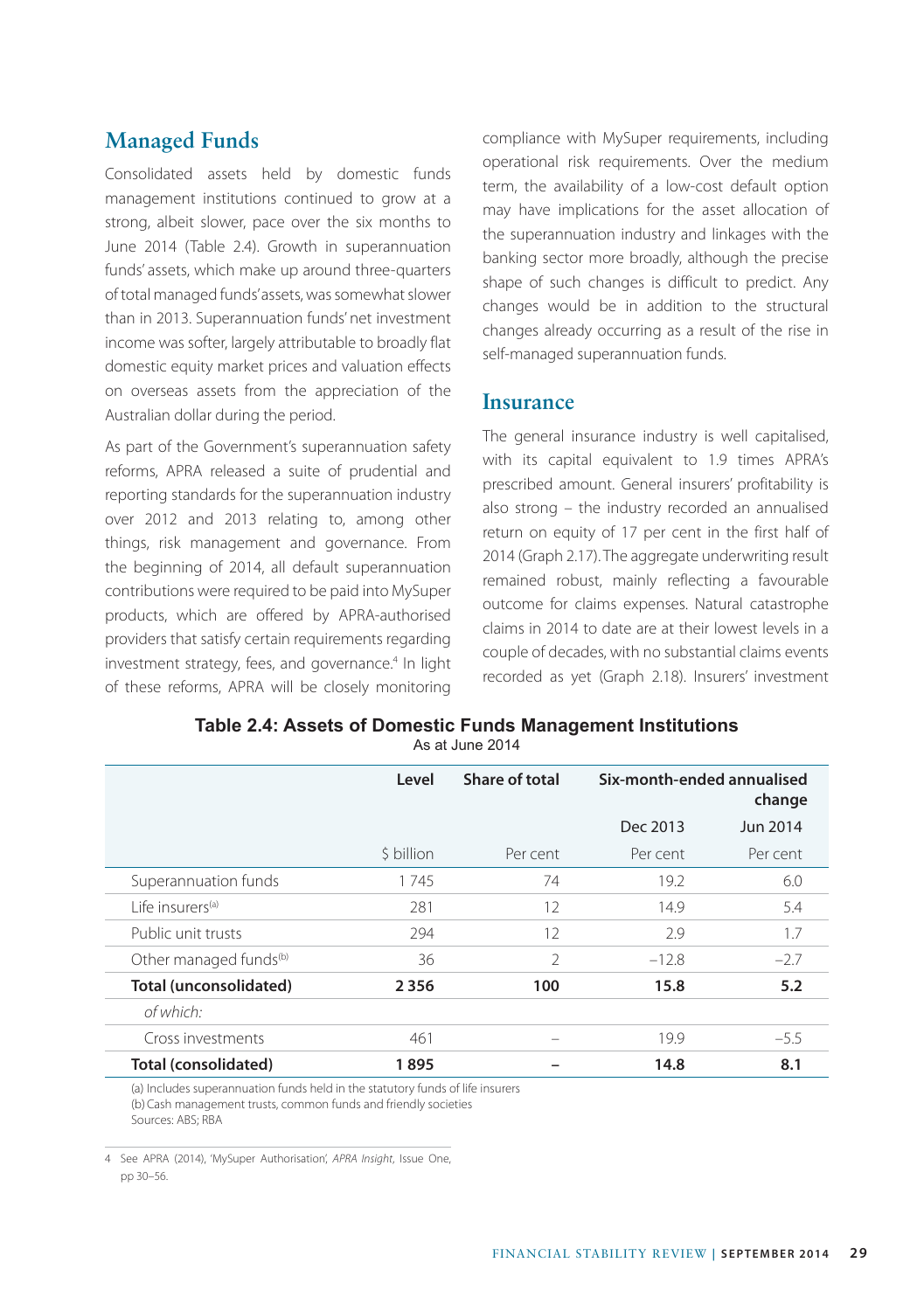



income also increased in the latest period due to tighter credit spreads on benchmark fixed-income securities.

Insurers' profitability in the past couple of years has also been supported by rises in premium rates on some business lines (particularly home insurance) following natural catastrophes in 2010 and 2011. However, insurers report that strong price competition has emerged this year for 'short tail' classes of insurance, such as home and motor vehicle, with the outlook for associated premium rates therefore weaker than in previous years. This has been mainly attributed to the entry of some lower-cost brands to the general insurance market. An emerging challenge for the general insurance industry has been the growth of 'aggregator' or price comparison websites. Although these websites can provide a valuable comparison tool for consumers and promote competition, some insurers have raised concerns that the focus on price (as opposed to other product features) could lead to consumers making uninformed choices and placing themselves at risk of underinsurance. More generally, given these developments, there is also the potential for insurers to under price risk in order to remain competitive, which could adversely impact insurers' overall future profitability.

Lenders mortgage insurers (LMIs) are specialist general insurers that offer protection to banks and other lenders against losses on defaulted mortgages, in return for an insurance premium. LMIs' profitability improved in the first half of 2014, with the industry posting a return on equity of about 14 per cent, up from an average of around 10 per cent over the preceding few years. The number and average value of claims on LMIs has declined recently in response to the buoyant housing market, as well as previous improvements in underwriting standards. In addition, some LMIs have recently increased their premium rates. In May, the largest LMI, Genworth Australia, successfully listed on the ASX, with around one-third of the company now independently owned. Also, in August QBE announced plans to partially float its subsidiary, which is the other major LMI in Australia. Share market listing will subject the relatively concentrated Australian LMI industry to greater market scrutiny and increase its access to domestic capital markets; such developments could be beneficial to financial stability given the LMI industry's involvement in the credit creation process and linkages to the banking system.

Life insurers' profit increased in the first half of 2014 following a sharp decline in 2013 (Graph 2.19). The increase was partly due to a better result for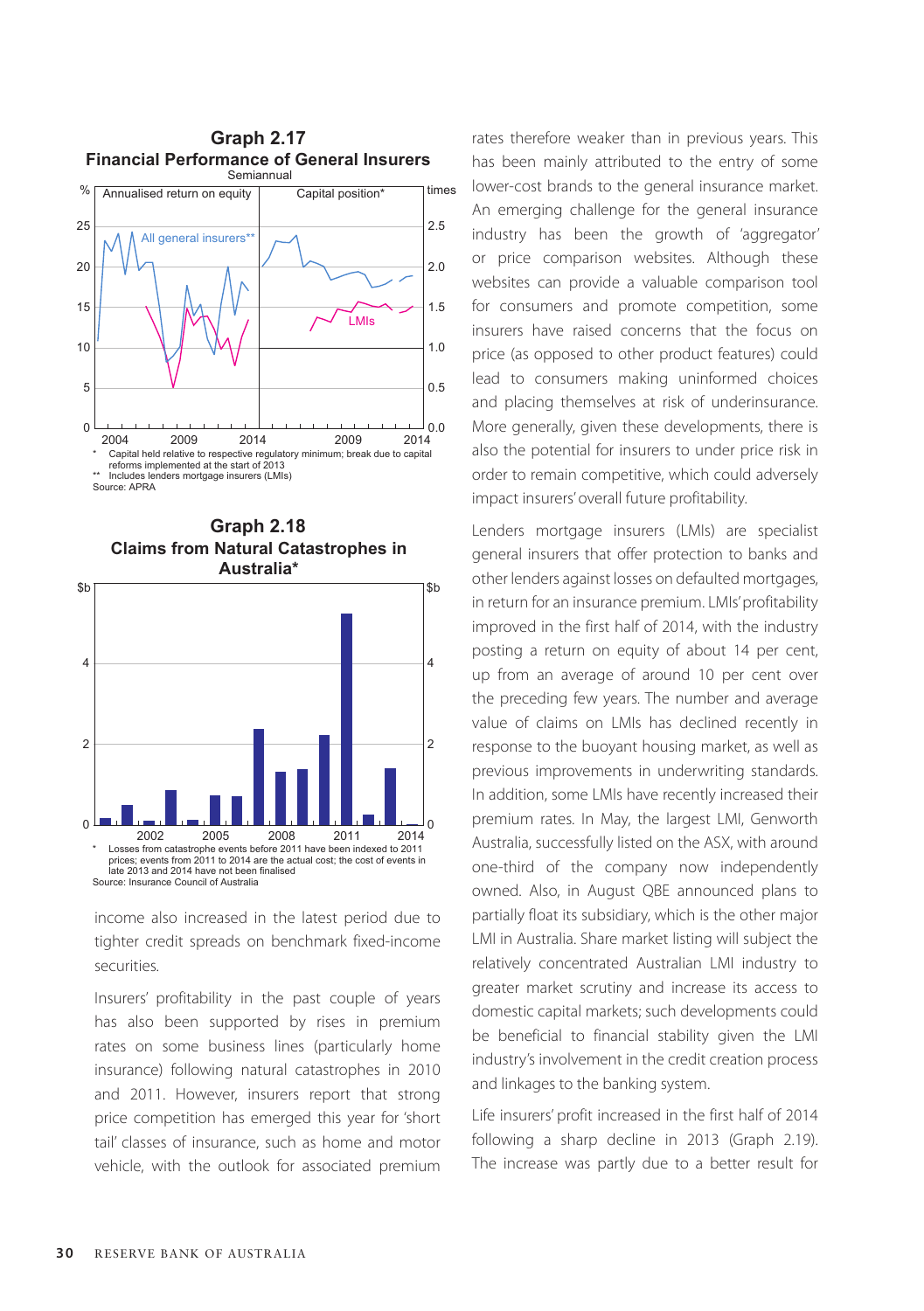

superannuation 'group' life insurance business, which has been facing a challenging operating environment in recent years. As discussed in the previous *Review*, excessive competition for group life insurance policies led to an under-pricing of risk and subsequent losses. Some life insurers have responded by increasing premium rates recently on group policies. APRA is liaising closely with both life insurers and superannuation fund trustees to address sustainability issues in this line of business, particularly with regards to policy design, underwriting standards, claims management and data quality.<sup>5</sup> More broadly, the profitability of the life insurance industry has also been weighed upon by high policy lapse rates, as well as changes in social attitudes to insurance, which have increased the propensity of policyholders to make claims and for a broader range of reasons (for example, mental illnesses). Despite the difficult conditions, the life insurance industry's capital position is sound, at 1.9 times APRA's prescribed capital amount.

# **Financial Market Infrastructure**

Financial market infrastructures (FMIs), such as payments systems, central counterparties (CCPs) and securities settlements systems, facilitate most

**Graph 2.19 financial market transactions in the economy.**<sup>6</sup> FMIs can, if well-designed, contribute to the efficiency and stability of the financial system. But they can also be a source of risk because of their size, strong connections with banks and other financial institutions, and the lack of substitutes for the services that they provide. The resilience and risk management practices of FMIs are therefore important for financial stability. This is increasingly so given global regulatory reforms are driving the increased use of centralised infrastructure, such as CCPs.

### **Reserve Bank Information and Transfer System**

The Reserve Bank owns and operates Australia's real-time gross settlement (RTGS) system, the Reserve Bank Information and Transfer System (RITS), through which most Australian dollar-denominated interbank payments are settled. RITS continued to operate smoothly over the past six months, settling around five million payments worth \$20 trillion.

The Reserve Bank invests in regular upgrades to its systems to ensure that RITS maintains resilient operations. An upgrade of core infrastructure was completed in the six months to June 2014, including the replacement of operating systems and databases, while system monitoring capabilities were enhanced. The Reserve Bank also invests in developing new functionality in RITS to help meet the changing needs of the payments system. One such piece of work nearing completion will settle the interbank cash settlement leg of property transactions, as part of a national electronic conveyancing system. The new system is intended to remove the manual processes and paperwork associated with property transactions, thereby delivering efficiency gains and cost savings to consumers and industry participants. Enhancement to RITS functionality to support settlement of these transactions will be implemented in late 2014.

<sup>5</sup> For further discussion, see Rowell (2014), 'APRA's Expectations of Superannuation Fund Trustees', Speech to ASFA Unpacks: The Future of Insurance in Superannuation, Sydney, 29 April.

<sup>6</sup> A full list of FMIs operating in Australia, as well as indicators of their systemic importance, is available in RBA (2014), *Submission to the Financial System Inquiry*, March, pp 91–92.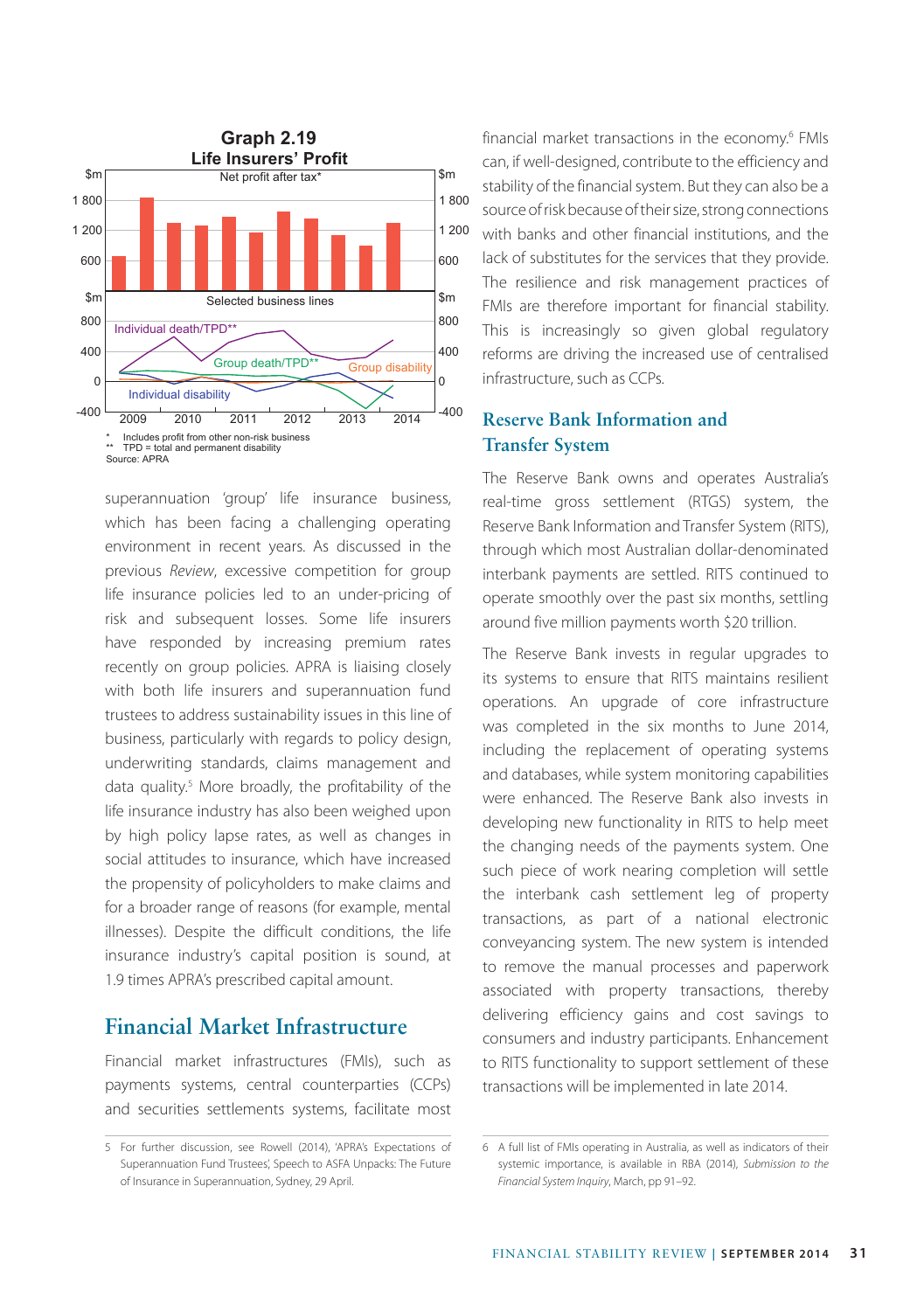Interbank obligations arising from low-value payments, such as cheques, direct entry, and consumer electronic (card-based) transactions, settle in RITS on a multilaterally netted basis, rather than on an RTGS basis. Over the past six months, the average daily gross value of these obligations accounted for around 9 per cent of total daily payments settled in RITS. Cheques and consumer electronic obligations are settled at 9.00 am on the business day following their exchange. Since November 2013, most non-government direct entry obligations have been settled on a same-day basis in five intraday multilateral net batches, at 10.45 am, 1.45 pm, 4.45 pm, 7.15 pm and  $9.15$  pm.<sup>7</sup> This has allowed direct entry transactions to be finalised in a more timely fashion, and reduced the credit exposure that can arise when payments are posted to customer accounts ahead of interbank settlement.

Same-day settlement of interbank direct entry obligations has also resulted in a significant increase in the average daily multilateral net settlement value because the direct entry obligations are now separated into five daily settlements, which are no longer being netted against other low-value payments. Prior to November 2013, the net average daily value of the 9.00 am settlement was \$4 billion, whereas subsequently around \$7 billion in net multilateral settlements have been settled each day (Graph 2.20).

To facilitate the same-day settlement of direct entry obligations, the Reserve Bank introduced new liquidity arrangements in RITS, whereby the Reserve Bank makes Exchange Settlement Account (ESA) funds available to participants via repurchase agreements (repos) with an open-ended repurchase date. These open repos allow participants to meet the funding requirements of the two 'late' (7.15 pm and 9.15 pm) multilateral settlements that settle outside of normal banking hours. As a result, total system liquidity increased significantly in November 2013 and has remained at these elevated levels since (Graph 2.21). The additional system liquidity has contributed to shorter queue times for RTGS payments, on average, as well as earlier settlement of payments in the day.





Multilateral net settlements of low-value clearing obligations; excludes the CHESS batch – that is, settlement of transactions in the ASX Limited's Clearing House Electronic Subregister System; September 2014 is month-to-date Source: RBA

#### **Average Liquidity\* Graph 2.21**



Measured as the average balance of intraday RBA repos during the Daily Settlement Session; not adjusted for overnight repos Source: RBA

<sup>7</sup> For further details on the implementation of same-day settlement of direct entry obligations, see Fraser S and A Gatty (2014), 'The Introduction of Same-day Settlement of Direct Entry Obligations in Australia', Reserve Bank of Australia *Bulletin*, June, pp 55–64.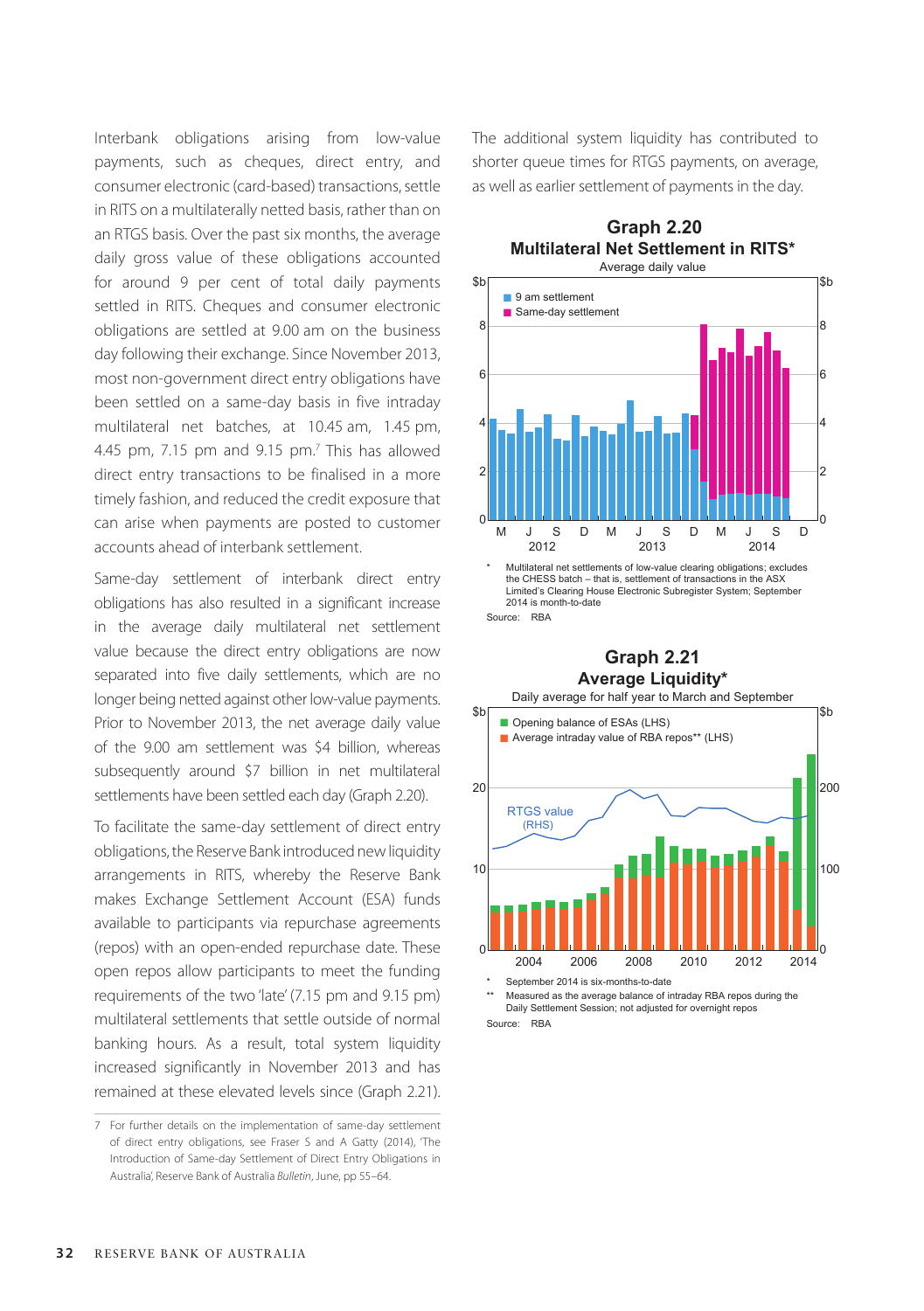#### **Developments in CCP risk management**

CCPs provide centralised management of counterparty risk to their participants. In Australia there are three licensed CCPs:

- **•** ASX Clear and ASX Clear (Futures) are both owned by the ASX Group (ASX) and clear trades from ASX's equities and derivatives markets, and the over-the-counter (OTC) interest rate derivatives market
- **•** LCH.Clearnet Limited (LCH.C Ltd) is licensed in Australia to clear OTC interest rate derivatives and certain financial products that are to be traded on a soon-to-launch derivatives market, the Financial and Energy Exchange.

Given their importance to the financial system, CCPs licensed to operate in Australia must meet Financial Stability Standards (FSS) determined by the Reserve Bank. The FSS were adjusted in early 2013 to align with new international standards, the *Principles for Financial Market Infrastructures* (see 'Developments in the Financial System Architecture' chapter). Amongst other changes, the revised FSS introduced more detailed requirements for the validation of CCP risk models. These include the assessment of model performance against historical data, analysis of the sensitivity of models to key assumptions, and periodic independent reviews of the modelling approach.

Consequently, during 2013/14, a major focus of the Bank's oversight of ASX's CCPs has been on how the CCPs validate the performance of their risk models. CCPs use risk models to estimate their potential credit and liquidity exposures in both normal and stressed market conditions. For example, in order to assess the adequacy of their financial resources, ASX Clear and ASX Clear (Futures) each perform daily capital stress tests that compare available prefunded resources against the largest potential loss in the event of the default of a participant (Graph 2.22). The CCPs also maintain models to ensure that the value of collateral they receive from participants to cover these exposures can be relied upon, even in stressed market conditions.



The ASX CCPs have made significant progress in implementing enhancements to all areas of their model validation framework. The Reserve Bank found in its 2013/14 Assessment of the ASX CCPs that they now observe the majority of the model validation requirements in the FSS. Overall, the Assessment concluded that the ASX CCPs had either observed or broadly observed the full range of relevant requirements under the FSS, while making a number of recommendations to strengthen further the CCPs' observance of these requirements.<sup>8</sup> Other key matters covered in the report included initial work by the CCPs to plan for recovery from an extreme event that threatened their ongoing provision of clearing services, and ASX's risk management arrangements for its investment portfolio.

<sup>8</sup> For further details, see RBA (2014), '2013/14 Assessment of ASX Clearing and Settlement Facilities', September.